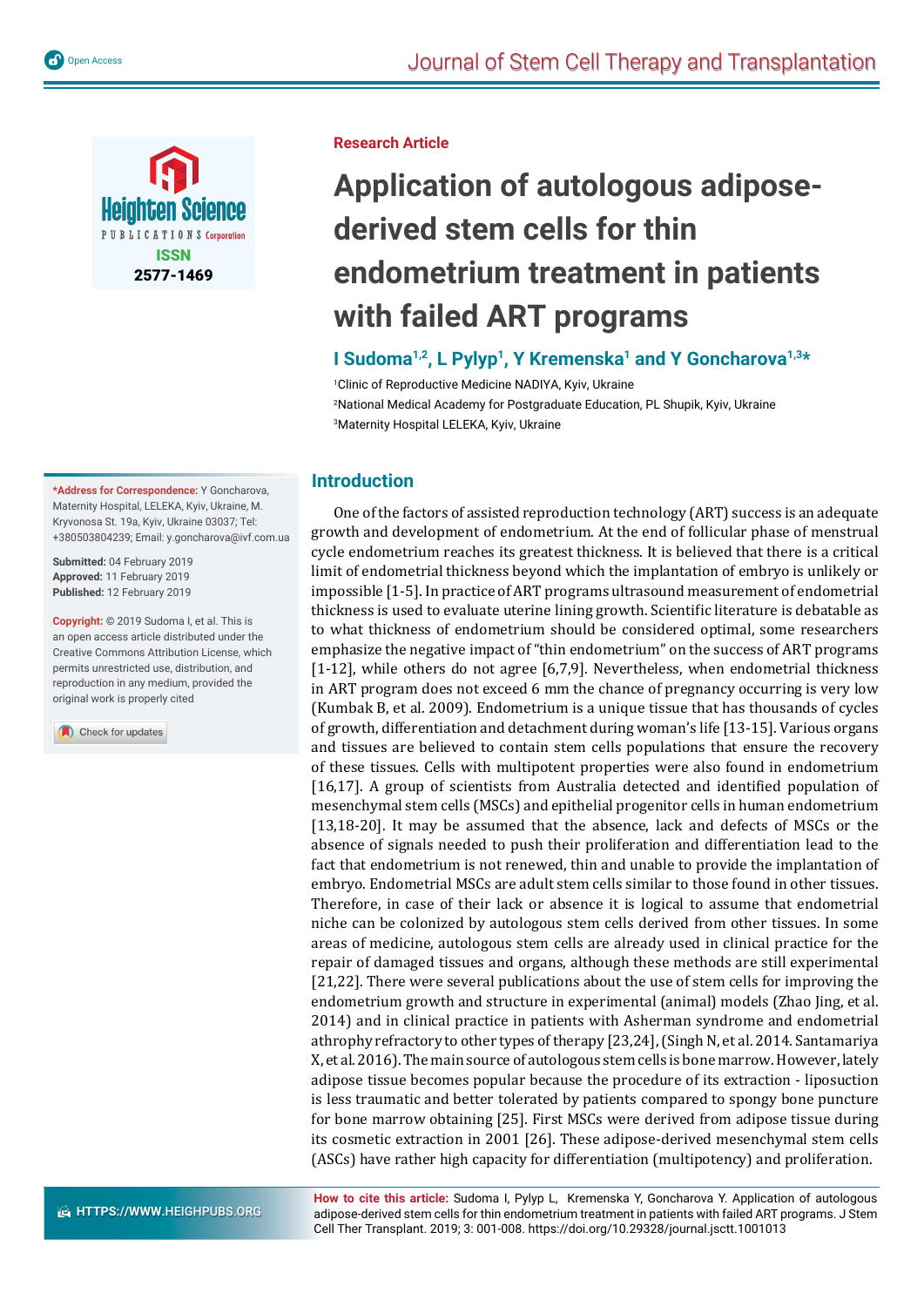

The aim of this work was to study the possibility of autologous ASCs use for the treatment of "thin endometrium" in patients with unsuccessful ART programs.

The protocol of treatment was approved by local ethical committee and patient's informed consent was obtained for it.

# **Material and Methods**

## **Patients' selection**

Study group included 25 patients with a thin endometrium (up to 5 mm) who were referred for infertility treatment by ART. All of them had multiple (at least 3) in vitro fertilization (IVF) failures. In all of them other different treatment options (high doses of estrogens, granulocyte colony-stimulating factor, hysteroscopy, endometrium scratching, aspirin etc.) failed to improve the thickness of uterine lining. Patients' characteristics are presented in table 1.

Diagnostic hysteroscopy with histological examination of endometrium was performed in all patients before the treatment with autologous ASCs. In all the patients included in this program embryos were previously collected and frozen (patient's or donor's oocytes were used) (Table1).

Autologous ASCs (about 1x10<sup>6</sup> in 1 ml of culture medium) were injected subendometrially (in several points) under sonographic control by intracavital or transmiometrial injection by means of the needles for amniocentesis (Cook, G16289, 20G/15cm) or oocyte aspiration (Cook, K-OPAA1730, 17G/30cm). For the first 9 patients we used the needle for amniocentesis, it was introduced through the guide catheter to the uterine cavity. For other patients we use the needle for oocyte aspiration, which was conducted through the myometrium to the area adjacent to endometrium border. This last mode turned out to be more convenient. ASCs introduction was conducted three times with the intervals of 5-7 days while patients were treated with estrogens (Proginova (Bayer HealthCare Pharmaceuticals), 2 to 6 mg for 15 days) in an artificial cycle

**Table 1:** Clinical characteristics of the patients: the age, the number of implantation failures in previous IVF programs, the use of donor oocytes in previous IVF programs, the thickness of endometrium, the hypothetical cause of thin endometrium.

| <b>Patient</b>   | Age | <b>IVF failures</b> |           | Donor oocytes Endometrium (mm) | <b>Cause</b>                             |
|------------------|-----|---------------------|-----------|--------------------------------|------------------------------------------|
| Nº1              | 34  | 16                  | No        | 4                              | Unknown                                  |
| N <sup>2</sup>   | 37  | 8                   | Yes       | 5                              | Hysteroscopic resection                  |
| Nº3              | 41  | 6                   | Yes       | 4                              | Hysteroscopic resection                  |
| N <sup>2</sup> 4 | 45  | 3                   | No        | 3                              | Hysteroscopic resection                  |
| N <sup>2</sup> 5 | 34  | 5                   | <b>No</b> | 4                              | Unknown                                  |
| Nº6              | 37  | 6                   | Yes       | 4                              | Unknown                                  |
| Nº7              | 38  | $\overline{7}$      | No        | 4                              | Hysteroscopic resection                  |
| Nº8              | 40  | 1                   | Yes       | $\overline{2}$                 | Embolisation of uterine arteries (myoma) |
| Nº9              | 37  | $\overline{2}$      | No        | $\overline{2}$                 | Hysteroscopic resection, Depo-provera    |
| Nº10             | 39  | 4                   | No        | 3                              | Unknown                                  |
| Nº11             | 40  | 5                   | <b>No</b> | 3                              | Hysteroscopic resection                  |
| Nº12             | 40  | 8                   | No        | 4                              | Hysteroscopic resection                  |
| Nº13             | 34  | 3                   | No        | 4                              | Hysteroscopic resection                  |
| Nº14             | 43  | 4                   | Yes       | 3                              | Unknown                                  |
| Nº15             | 37  | 5                   | No        | 3                              | Unknown                                  |
| Nº16             | 33  | $\overline{7}$      | No        | 4                              | Hysteroscopic resection, Depo-provera    |
| Nº17             | 34  | 4                   | No        | 5                              | Embolisation of uterine arteries (myoma) |
| Nº18             | 39  | 3                   | No        | $\overline{4}$                 | Hysteroscopic resection                  |
| Nº19             | 38  | 3                   | No        | 3                              | Depo-provera                             |
| Nº20             | 35  | 3                   | No        | 4                              | Hysteroscopic resection                  |
| Nº21             | 36  | 5                   | No        | 5                              | Hysteroscopic resection                  |
| Nº22             | 37  | 6                   | No        | $\overline{4}$                 | Hysteroscopic resection                  |
| Nº23             | 37  | 4                   | No        | 3                              | Hysteroscopic resection                  |
| Nº24             | 36  | 8                   | No        | 3                              | Unknown                                  |
| Nº25             | 35  | $\overline{4}$      | No        | $\overline{3}$                 | Hysteroscopic resection                  |

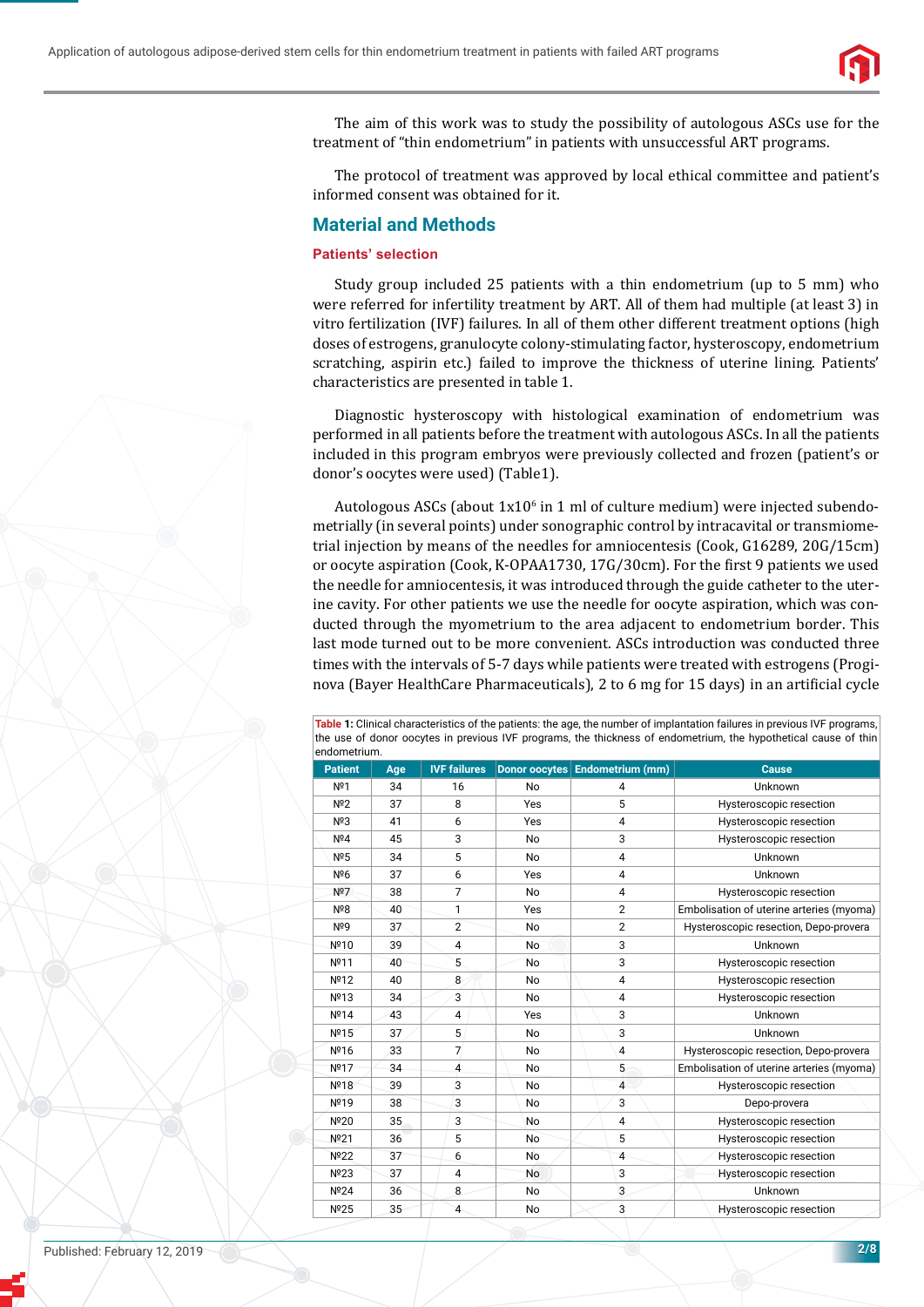

with gonadotropin-releasing hormone agonist (a-GnRH) pituitary inhibition (Diphereline, 3.75 mg (Beaufour Ipsen)) in women of reproductive age and without a-GnRH in menopausal patients.

In women with preserved ovarian function sonographic endometrial thickness was measured in 3-10 natural menstrual cycles following the treatment, in menopausal patients and patients with impaired ovarian function (anovulation, follicle growth deviation) – in 3-10 artificial cycles with the use of estrogens and, if necessary, a-GnRH. In all artificial cycles (in the cycle of treatment with the introduction of stem cells and the subsequent cycles of observation) progestins were used to simulate luteal phase. If endometrial thickness reached at least 7 mm, the transfer of frozen/thawed embryos was performed.

#### **Isolation and characteristic of ASCs**

Adipose tissue was derived by aspiration from the patient's anterior abdominal wall. Stromal vascular cell fraction was isolated by treatment of adipose tissue with 0,075% collagenase I (LifeTechnologies), erythrocytes were lysed by lysis buffer (Stem cell Technologies). Cells were cultured in MesenPro RSTM medium (LifeTechnologies). Stem cells were selected by their ability to adhere to the plastic in culture and by the formation of fibroblast-like colonies [27,28]. Replacement of the medium was performed every 4 days and cells passages - at 80% of cell confluence (Supplementary **Figure 1**). For the long term storage cells were cryopreserved after 2-3 passages in Recovery Cell Culture Freezing Medium (LifeTechnologies) at a concentration of  $1x10<sup>6</sup>$ -1x10<sup>8</sup>cells per ml. Differentiation towards adipogenic, chondrogenic and osteogenic lineages was performed to confirm the plasticity of ASCs. Cells were cultured in induction medium (StemPro Chondrogenesis, Osteogenesis, Adypogenesis Differentiation kits, LifeTechnologies) for 21 - 25 days and stained by Oil Red O, Alizarin Red S and Alcian Blue (**[Supplementary Figure 2](https://www.heighpubs.org/jsctt/jsctt-aid1013.rar)**). Expression of the primary positive (vascular endothelial marker CD34) and negative (lymphohematopoietic glycoprotein CD45) markers was detected by immunocytochemistry of cultured cells on passage 3 [28]. After fixation in 3.4% paraformaldehyde cells were incubated in 1% BSA in PBST for 30 minutes. Primary antibodies (Mouse monoclonal [BI-3C5] to CD34 and Rabbit polyclonal to CD45, Abcam) were applied to the samples for 1 hour, washed with PBS and incubated with secondary antibodies (Goat polyclonal to Mouse IgG (Cy5) and Goat polyclonal to Rabbit IgG (FITC), Abcam) for 1 hour in a dark chamber; washed with PBS, dried and covered with DAPI II (Vysis). Analysis was documented using microscope AxioImager M1 (Zeiss) with Isis software (MetaSystems). To exclude the chromosomal abnormalities, which could indicate the malignant transformation of the cells, cytogenetic analysis was performed both on ASCs primary culture and on cells after freezing-thawing (**[Supplementary Figure 3](https://www.heighpubs.org/jsctt/jsctt-aid1013.rar)**). Patient's ASCs were thawed for 2 min at 37°C in a water bath and washed with MesenPro RSTM medium (LifeTechnologies) before introduction.

#### **Hysteroscopy and morphological analysis**

The 5.0 mm diagnostic hysteroscope (Karl Storz) was used for hysteroscopy. The procedure was performed on 8th -12<sup>th</sup> day of natural menstrual cycle or in artificial menstrual cycle in patients receiving estrogens. Histological examination was performed on paraffin-embedded tissue sections stained with Hematoxylin & Eosin and Van Gieson's Picro-Fucksin dyes. Results were analyzed using Olympus CX-31 microscope.

## **Results**

The results of hysteroscopy and morphological examination of endometrium are presented in table 2. In the majority of patients, severe endometrial atrophy with typical features of this condition was observed: no division into basal and functional layers; reduction of endometrial glands number and size (to 10-20 mkm), glands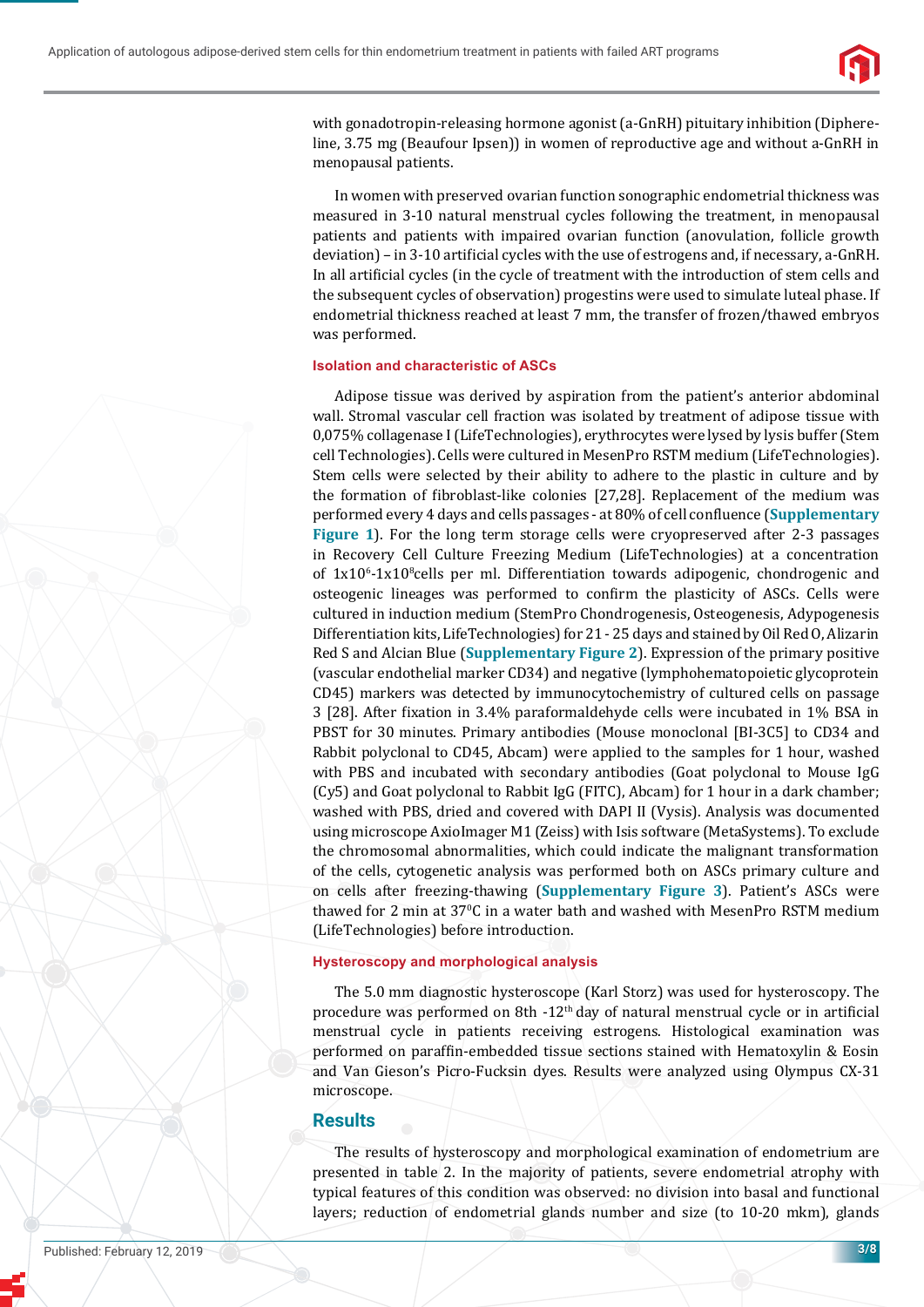

arrangement parallel to the uterine wall; flat, occasionally cuboid glands epithelium, stroma with a high content of collagen fibres (Figure 1 A-D). In some women the features of endometrial hypotrophy were identified, division into functional and basal layers was maintained, the number and size of the glands were reduced, but the epithelium of some glands had the signs of functional one with figures of mitosis and pseudostratification (Figure 1E-H).

The results of sonographic measurement of endometrial thickness in the cycles of observation after ASCs treatment are presented in table 3. The data shows that in 20 of 25 patients ASCs subendometrial injection led to an increase of endometrial thickness. The enlargement of endometrial thickness was seen in the following  $1^{st}$ -6<sup>th</sup> menstrual cycles and in all cases except one do not exceed 6 months. In 5 patients no improvement of endometrial growth was observed. In 2 of them the endometrium was damaged more seriously, the athrophic changes and scar formations were more prominent if to compare to other women. In both cases the histological investigation revealed the lack of glandular and/or stromal component in endometrial tissue (Figure 1 A,B). Other 3 women who previously received medroxyprogesterone (Depoprovera, Pfizer) treatment for hyperplastic and malignant endometrial lesions also did not answer ASCs treatment.

In 19 women embryo transfers were performed – in 18 women endometrial thickness was at least 7 mm, in one case – 6,5 mm. In total 13 pregnancies were achieved, 11 - after embryo transfers and 2 - after natural conceptions. As a result, 9 healthy babies were born at 35-40 weeks of gestation, 3 miscarriages (2 - after ART and 1 - after natural conception) took place and 1 preterm baby was delivered by urgent cesarean section at 30 weeks of gestation with severe health problems due to immaturity and hypoxia. Data on the frozen-thawed embryos programs and pregnancy results are presented in table 4 (patients №4-6, 9,12 had no embryo transfer).

We had the opportunity to check the endometrial thickness of one patient 6 and 8 years after ASCs transplantation. This patient came for transfer of her preserved embryos. It was remarkable that her endometrial thickness was more than 7 mm. And after embryo transfer of 2 thawed embryos in her natural cycle she became pregnant



**Figure 1:** A. Endometrial atrophy, glands without stroma support. Van Gieson's Picro-Fuchsin staining (х100)

B. Endometrial atrophy, single glands with cuboid epithelium. Van Gieson's Picro-Fuchsin staining (х200)

C. Endometrial atrophy. Stroma prevalence, the focuses of fibrosis. Van Gieson's Picro-Fuchsin staining (x200)

D. Endometrial atrophy, single glands with cuboid epithelium. Van Gieson's Picro-Fuchsin staining (х200)

E. Endometrial hypotrophy. Uneven development of endometrial glands, decrease of their portion in stroma. Hematoxylin & Eosin staining (х100) F. Endometrial hypotrophy. Uneven development of endometrial glands, decrease of their portion in stroma. Van Gieson's Picro-Fuchsin staining (х100)

G. Endometrial hypotrophy. Glands generally correspond to follicular phase of menstrual cycle; cylindrical epithelium, mitoses, pseudostratification, stroma with uneven edema, hemorrhage. Hematoxylin & Eosin staining (х200).

H. Endometrial hypotrophy. Glands with mitoses, pseudostratifi cation. Van Gieson's Picro-Fuchsin staining (х200)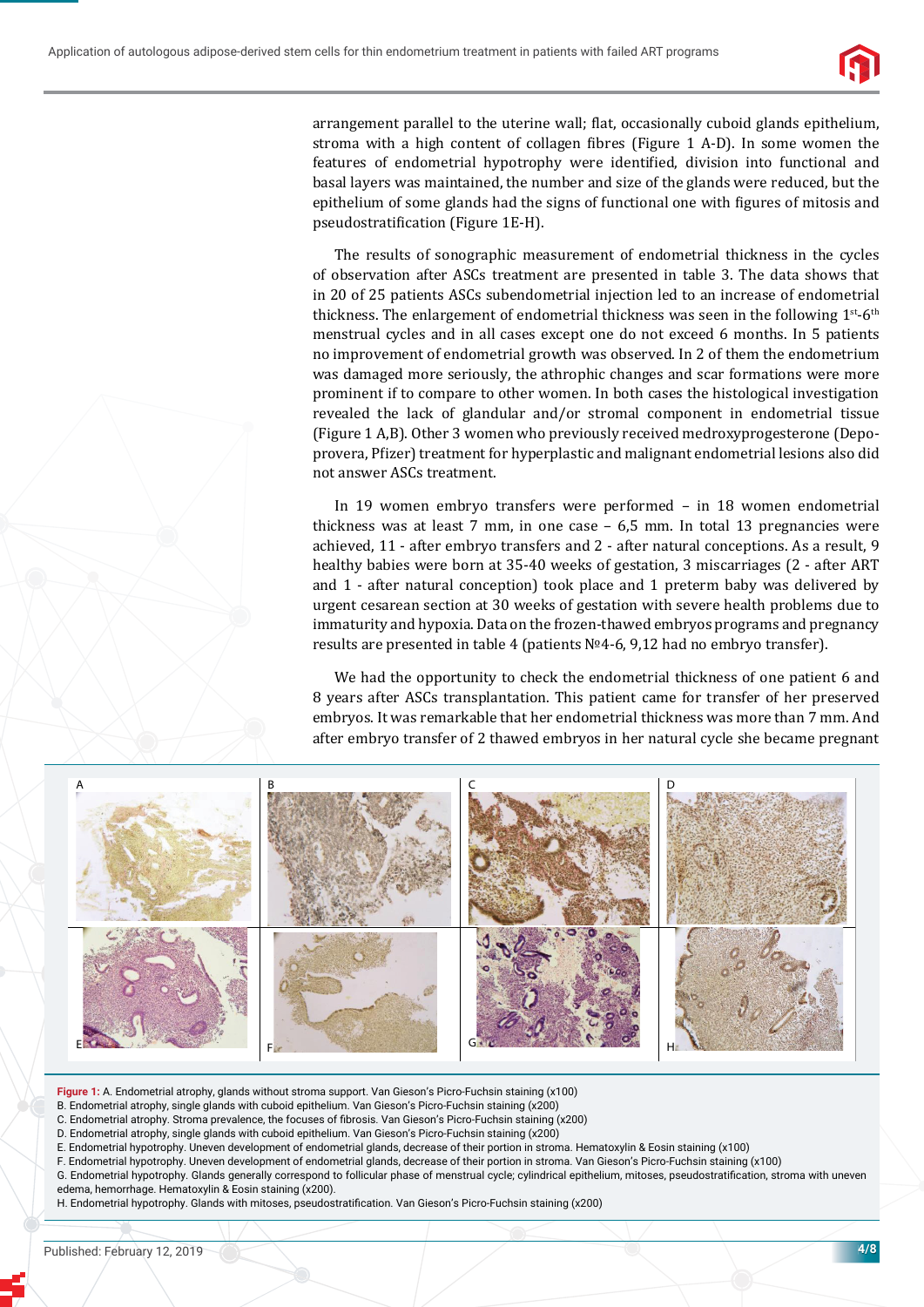

|                     |                                                         | Table 2: Hysteroscopic and histological features of uterine cavity and endometrium. |          |                                  |    |   |                     |                                                                      |
|---------------------|---------------------------------------------------------|-------------------------------------------------------------------------------------|----------|----------------------------------|----|---|---------------------|----------------------------------------------------------------------|
| <b>Hysteroscopy</b> |                                                         |                                                                                     |          | <b>Morphological examination</b> |    |   |                     |                                                                      |
| Number<br>of cases  | Area of<br>preserved<br>endometrium<br>less than<br>30% | <b>Thin</b><br>endometrium                                                          | Sinechia | Adenomyosis Atrophy Hypoplasia   |    |   | Stromal<br>fibrosis | Absence of<br>glandular<br>or stromal<br>component of<br>endometrium |
|                     |                                                         | 25                                                                                  | 6        | 3                                | 22 | 3 | 10                  | b                                                                    |

**Table 3:** The results of sonographic measurement (mm) of endometrial thickness in the cycles of follow-up after ASCs treatment.

| $N^{\circ}$ | 1 cycle      | 2 cycle        | 3 cycle                  | 4 cycle                  | 5 cycle                      | 6 cycle                      |
|-------------|--------------|----------------|--------------------------|--------------------------|------------------------------|------------------------------|
| Nº1         | 5            | 5              | $6,5**$                  | $\star$                  | $\overline{a}$               |                              |
| Nº2         | 6            | $\overline{7}$ | $7**$                    | ÷,                       | $\overline{\phantom{a}}$     | $\overline{\phantom{a}}$     |
| Nº3         | 6            | 8              | $8**$                    | $\overline{\phantom{a}}$ | $\overline{\phantom{0}}$     | $\overline{\phantom{a}}$     |
| Nº4         | 3            | $\mathbf 5$    | 4                        | 3                        | $\overline{\phantom{a}}$     | -                            |
| Nº5         | $\mathbf{2}$ | $\overline{4}$ | $\overline{2}$           | 3                        | $\overline{2}$               | -                            |
| Nº6         | 1            | 3              | 3                        | $\overline{a}$           | $\overline{a}$               |                              |
| Nº7         | 5            | 5              | 5                        | $\overline{7}$           | $\overline{7}$               | $7**$                        |
| Nº8         | 5            | $\overline{7}$ | $7**$                    | $\overline{\phantom{0}}$ | $\overline{\phantom{a}}$     | $\overline{\phantom{a}}$     |
| Nº9         | $\pmb{4}$    | $\overline{4}$ | $\overline{4}$           | $\overline{\phantom{0}}$ | $\qquad \qquad \blacksquare$ | $\overline{\phantom{a}}$     |
| Nº10        | 6            | $7**$          | $\frac{1}{2}$            | $\overline{\phantom{0}}$ | $\blacksquare$               | $\overline{\phantom{a}}$     |
| Nº11        | 6            | 6,8            | $7,2**$                  | $\overline{a}$           | $\overline{\phantom{a}}$     | $\overline{\phantom{0}}$     |
| Nº12        | 4            | 4              | 4                        | 4                        | 3,5                          | $\sqrt{4}$                   |
| Nº13        | 6            | $\overline{7}$ | $7**$                    | $\overline{a}$           | $\overline{\phantom{a}}$     | $\overline{\phantom{a}}$     |
| Nº14        | 6            | 6              | $\overline{7}$           | $7**$                    | $\qquad \qquad \blacksquare$ | $\overline{\phantom{0}}$     |
| Nº15        | 5            | 5              | 6,8                      | $7,1**$                  |                              | $\overline{\phantom{0}}$     |
| Nº16        | $\pmb{4}$    | 5              | 6,1                      | $7,1**$                  | $\qquad \qquad \blacksquare$ | $\overline{\phantom{0}}$     |
| Nº17        | 3            | 6,8            | $7**$                    | ÷,                       | $\overline{a}$               | $\overline{\phantom{a}}$     |
| Nº18        | 4            | $7,1**$        | $\overline{\phantom{a}}$ | $\overline{\phantom{0}}$ | $\overline{\phantom{m}}$     | 3                            |
| Nº19        | 5            | 6,1            | 6,6                      | $7,2**$                  | $\overline{a}$               | $\overline{\phantom{a}}$     |
| Nº20        | 6            | $7,1**$        | $\overline{\phantom{a}}$ | $\overline{\phantom{0}}$ | $\overline{\phantom{m}}$     | $\qquad \qquad \blacksquare$ |
| Nº21        | 5            | $7,4**$        | $\overline{\phantom{a}}$ | $\overline{\phantom{0}}$ | $\overline{\phantom{m}}$     | $\overline{\phantom{0}}$     |
| Nº22        | 5            | 6              | $7**$                    |                          |                              |                              |
| Nº23        | 5            | 6              | 6,8                      | $7,1*$                   | $\overline{a}$               |                              |
| Nº24        | 7,2          | $\overline{a}$ |                          | $7,1**$                  |                              |                              |
| Nº25        | $7,1**$      | L,             | $\overline{\phantom{a}}$ | $\overline{a}$           |                              |                              |

\*Natural conception:; \*\*Cycle of embryo transfer

- Measurement of endometrium was not performed (the reasons for that were pregnancy occurring, other kind of ART program (surrogacy) or patient's personal reasons).

| <b>Patient's</b><br>number | <b>Patient's oocytes</b><br>(P)/donor's<br>oocytes (D) | <b>Number of</b><br>embryos<br>transferred | Day of<br>embryo<br>cultivation | <b>Embryo</b><br>stage | <b>Embryo quality:</b><br>excellent (A), good Pregnancy<br>(B), satisfactory (C) |     | <b>Outcome</b>          |
|----------------------------|--------------------------------------------------------|--------------------------------------------|---------------------------------|------------------------|----------------------------------------------------------------------------------|-----|-------------------------|
| $N^{\circ}1^*$             | P                                                      | 3                                          | 5                               | Blastocysts            | $B$ , $B$ , $B$                                                                  | No  |                         |
| $N^{\circ}2$               | D                                                      | $\overline{2}$                             | 4                               | Morula                 | $A.A**$                                                                          | Yes | Live birth              |
| N <sup>2</sup> 3           | D                                                      | $\overline{2}$                             | 5                               | Blastocysts            | A,A                                                                              | Yes | Miscarriage at 24 weeks |
| Nº7                        | P                                                      | 1                                          | 5                               | Blastocyst             | A                                                                                | No  |                         |
| Nº8                        | P                                                      | $\overline{2}$                             | 5                               | Blastocysts            | C, C                                                                             | No  |                         |
| Nº10                       | D                                                      | $\overline{2}$                             | 5                               | Blastocysts            | C,C                                                                              | No  |                         |
| Nº11                       | P                                                      | $\overline{2}$                             | 5                               | Blastocysts            | B,B                                                                              | No  |                         |
| Nº13                       | P                                                      | $\overline{2}$                             | 5                               | <b>Blastocysts</b>     | C,C                                                                              | No  |                         |
| Nº14                       | D                                                      | $\overline{2}$                             | 5                               | Blastocysts            | A,A                                                                              | Yes | Live birth              |
| Nº15                       | P.                                                     | $\overline{2}$                             | 5                               | Blastocysts            | A,A                                                                              | Yes | Live birth              |
| Nº16                       | P                                                      | $\overline{2}$                             | 5                               | Blastocysts            | A,A                                                                              | No  |                         |
| Nº17                       | P                                                      | $\overline{2}$                             | 5                               | Blastocysts            | A,A                                                                              | Yes | Live birth              |
| Nº18                       | P                                                      | $\overline{2}$                             | 5                               | Blastocysts            | A,A                                                                              | Yes | Live birth              |
| Nº19                       | P                                                      | $\overline{2}$                             | 5                               | <b>Blastocysts</b>     | A,B                                                                              | No  |                         |
| Nº20                       | P                                                      | $\overline{2}$                             | 5                               | <b>Blastocysts</b>     | A, B                                                                             | Yes | Live birth              |
| Nº21                       | P.                                                     | 1                                          | 5                               | Blastocyst             | A                                                                                | Yes | Live birth              |
| Nº22                       | P                                                      | $\overline{2}$                             | 5                               | <b>Blastocysts</b>     | A,B                                                                              | Yes | Live birth              |
| Nº24                       | P                                                      | $\mathbf{1}$                               | 5                               | Blastocyst             | $\overline{A}$                                                                   | Yes | Live birth              |
| $N^{\circ}25$              | P                                                      | 1                                          | 5                               | Blastocyst             | A                                                                                | Yes | Miscarriage at 8 week   |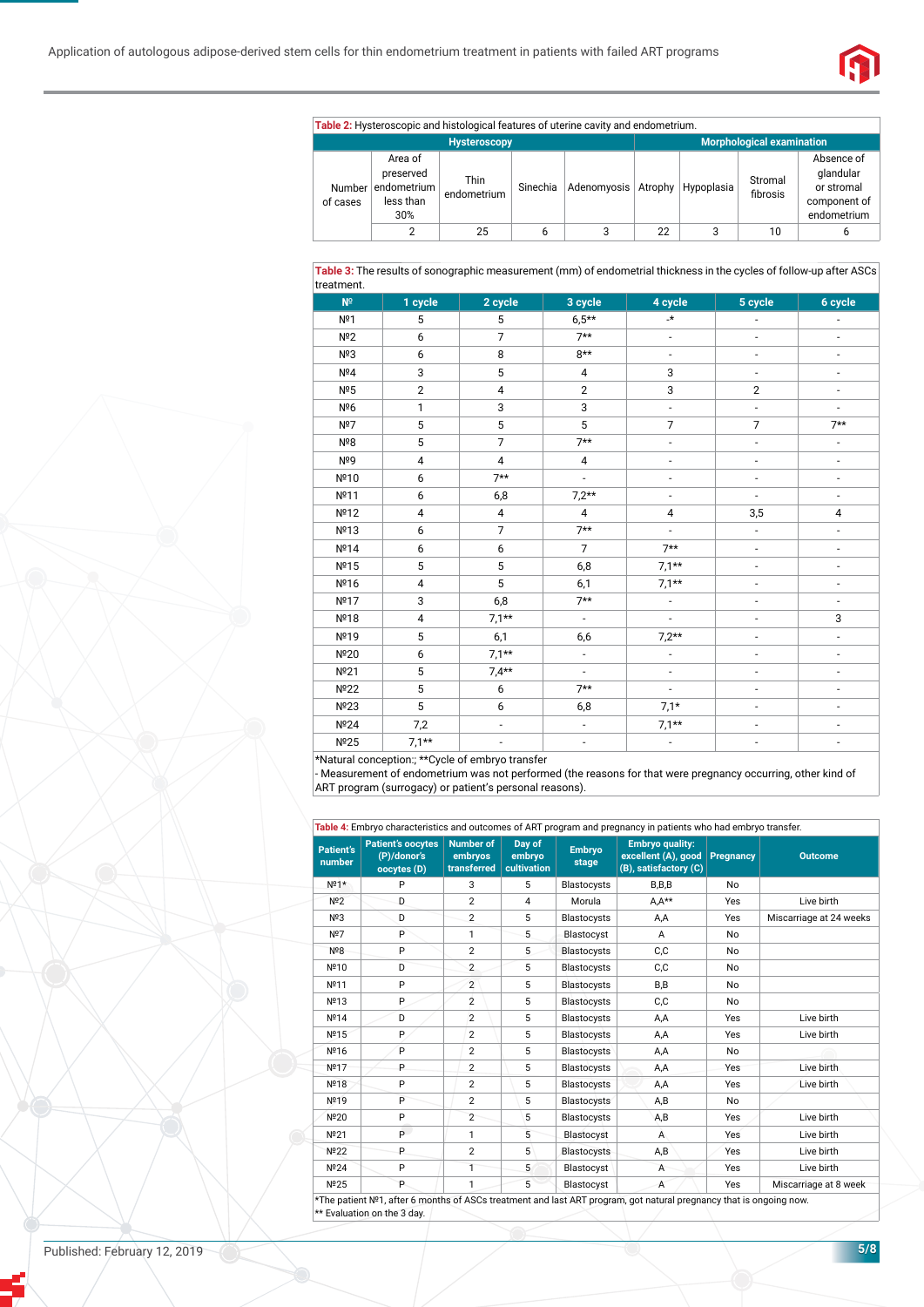

with twins and delivered 2 healthy babies on the  $35<sup>th</sup>$  week of gestation. And again in 2 years (8 years after ASCs transplantation) her endometrium was thick enough – 7,8 mm. The embryo transfer of 2 thawed embryos was fulfilled, and pregnancy occurred. The pregnancy of 12 weeks is ongoing now.

### **Discussion**

Today human adipose tissue is a promising source for multipotent adult stem cells derivation for regenerative medicine. Autologous ASCs are considered suitable for application in regenerative therapies due to the ability to differentiate into different cell types of tri-germ lineages, trophic factors secretion, low immunogenicity, immunosuppressive properties. Still, the exact mechanisms of ASCs regenerative potential are not well studied and are thought to include direct trans differentiation into cells of the tissue of interest as well as indirect action by the production of paracrine factors, cell survival improvement, activation of cells in the tissue of interest, niche improvement, angiogenesis enhancement, regulation of apoptosis and immunomodulation [29-31].

The reason why we chose adipose tissue as a source of autologous MSCs was mainly due to its advantage over other possible sources of adult stem cells (e.g. bone marrow) – the possibility to easily and repeatedly collect the tissue by minimally invasive techniques with low risk of morbidity and other possible complications.

Our data shows that in 20 of 25 patients (80%) ASCs subendometrial introduction led to endometrial thickness increase, 13 pregnancies occurred and 9 healthy babies were born. Pregnancy rate for embryo transfer was 57,7%, cumulative live birth rate for woman was 36%. As we know from available sources, these are the first cases of pregnancies and childbirths after autologous ASCs use for endometrium recovery. We already described the first 10 patients cases in 2010, 2012 and 2013 [24,32,33]. In 2011, another group of researchers achieved pregnancy after the use of bone marrow stem cells in woman with Asherman syndrome and thin endometrium [23]. And another study was published in 2016 by investigators from Spain (Santamariya, et al. 2016). In their work they used CD133+ bone marrow derived stem cells which were delivered into the spiral arterioles by catheterization for refractory Asherman syndrome and endometrial athrophy in 16 patients and achieved 7 pregnancies and 2 live births. In all published data different types and quantity of stem cells, as well as the routs of administration, were used for endometrium treatment. Nevertheless, it seems that stem cell therapy could be helpful in recovering of impaired endometrium.

By the moment there is no possibility to draw any convincing conclusion about the relation of patients' age, cause of endometrium thickness reduction and type and location of ASCs introduction with the failure of the treatment on endometrium growth and/or embryo implantation because of limited number of cases.

In our series of cases 5 patients did not respond to the treatment. Two of them had more prominent endometrial damage than other women. We suggest, that this significant mucosal damage (the lack or very small quantity of endometrial tissue elements, scar changes) may make these patients inappropriate candidates for autologous ASCs treatment. Concerning the ineffectiveness of ASCs in patients after medroxyprogesterone treatment we suppose this to be related to endometrial receptor system damage. Both of these hypothesis need to be supported by further research.

Mechanism of ASCs action on tissues and organs is not precisely known. It is believed that every organ has so-called stem cell niche, from where these cells "come", proliferate and differentiate, thus providing tissue restoring [15]. It was proved that MSCs are able to migrate to the area of injury, "to come" into the damaged organ and to turn into "required" local cells [29,30]. This suggests that, when administered topically or systemically, they can populate niche and replace damaged local pool of stem cells.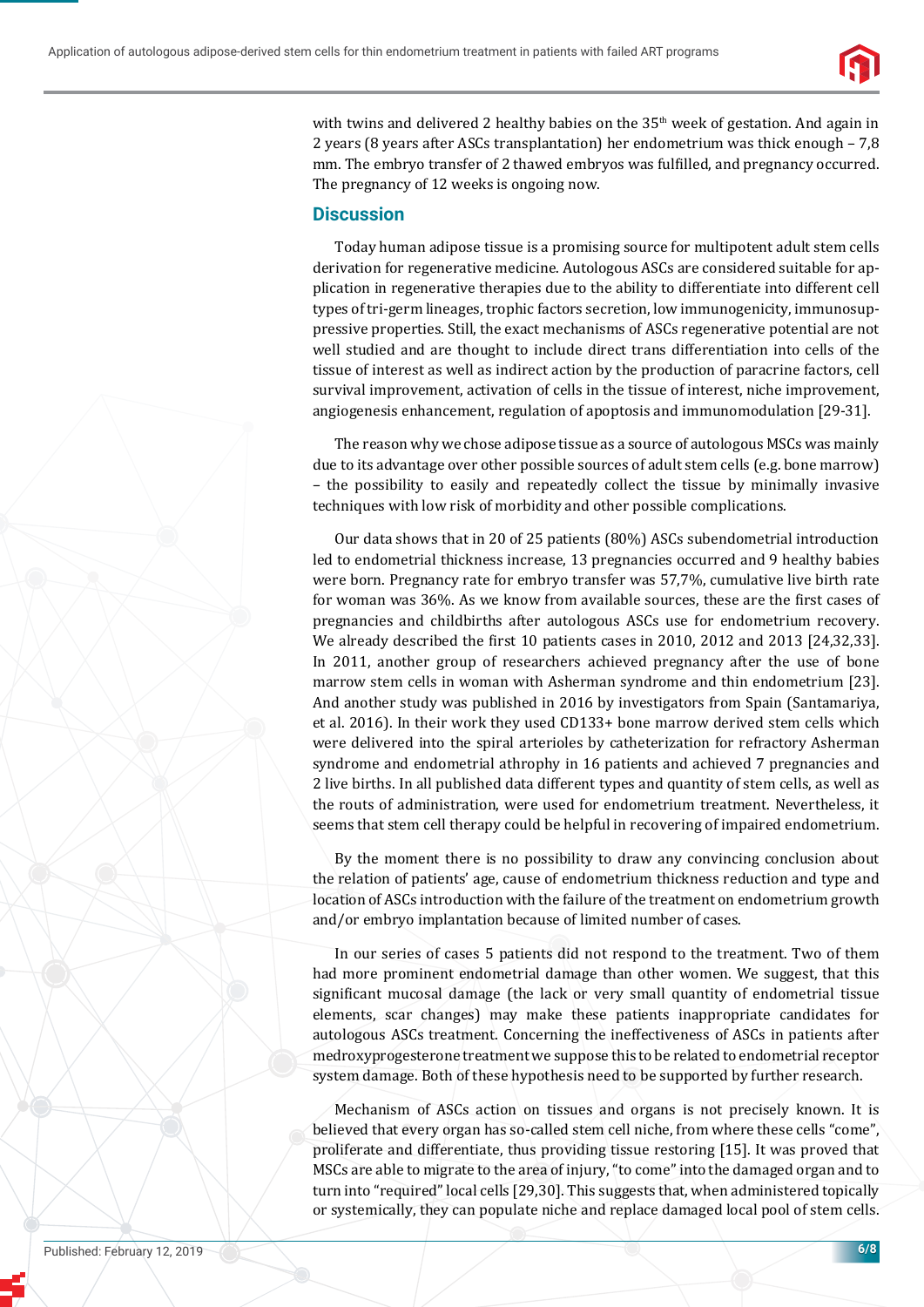

In addition, they are able to promote tissue regeneration in other ways, strengthening and stimulating vasoformation, inhibiting apoptosis and promoting cell proliferation. It is also believed that these cells have immunomodulatory properties [31].

Thus, the following conclusions may be drawn: 1. The local (subendometrial) introduction of autologous stem cells derived from adipose tissue in patients with thin endometrium in ART programs may lead to an increase of uterine lining thickness. The rate of treatment effect onset and its duration vary significantly among different patients. 2. In women with thin endometrium it is possible to achieve the pregnancy after the treatment with autologous ASCs. 3. Further studies are needed to determine the criteria (hysteroscopic, morphological, etc.) of patients selection for the treatment by autologous stem cells derived from adipose tissue and to identify the possible risks of its application.

## **References**

- 1. Check JH, Nowroozi K, Choe L, Dietterich C. The effect of endometrial thickness and echogenic patterns on pregnancy rates during in vitro fertilization. Fertil Steril. 1991; 56: 1173–1175. **Ref.:**  https://goo.gl/aAvLmU
- 2. Check JH, Nowroozi K, Choe J, Lurie D, Dietterich C. The effect of endometrial thickness and echo pattern on in vitro fertilization outcome in donor oocyte-embryo transfer cycle. Fertil Steril. 1993; 59; 72–75. **Ref.:** https://goo.gl/R9S3Ee
- 3. Dickey RP, Olar TT, Curole DN, Taylor SN, Rye PH. Endometrial pattern and thickness associated with pregnancy outcome after assisted reproductive technologies. Hum Reprod. 1992; 7: 418–421. **Ref.:** https://goo.gl/QPx5S3
- 4. Noyes N, Liu HC, Sultan K, Schattman G, Rosenwaks Z. Endometrial thickness appears to be a significant factor in embryo implantation in in-vitro fertilization. Hum Reprod. 1995; 10: 919-922. **Ref.:** https://goo.gl/f4qv5L
- 5. Rinaldi L, Lisi F, Floccari A, Lisi R, Pepe G, et al. Endometrial thickness as a predictor of pregnancy after in-vitro fertilization but not after intracytoplasmic sperm injection. Hum Reprod. 1996; 11: 1538–1541. **Ref.:** https://goo.gl/aw9AfU
- 6. Yuval Y, Lipitz S, Dor J, Achiron R. The relationships between endometrial thickness, and blood flow and pregnancy rates in in-vitro fertilization. Hum Reprod. 1999; 14: 1067-1071. Ref.: https://goo.gl/bPFSRG
- 7. De Geyter C, Schmitter M, De Geyter M, Nieschlag E, Holzgreve W, et al. Prospective evaluation of the ultrasound appearance of the endometrium in a cohort of 1,186 infertile women. Fertil Steril. 2000; 73: 106-113. **Ref.:** https://goo.gl/ekZcCq
- 8. Bassil S. Changes in endometrial thickness, width, length and pattern in predicting pregnancy outcome during ovarian stimulation in in vitro fertilization. Ultrasound Obstet Gynecol. 2001; 18: 258–263. **Ref.:** https://goo.gl/f1dGzH
- 9. Schild RL, Knobloch C, Dorn C, Fimmers R, van der Ven H, et al. Endometrial receptivity in an in vitro fertilization program as assessed by spiral artery blood flow, endometrial thickness, endometrial volume, and uterine artery blood flow. Fertil Steril. 2001; 75: 361-366. Ref.: https://goo.gl/dnMFV3
- 10. Zhang X, Chen CH, Confino E, Barnes R, Milad M, et al. Increased endometrial thickness is associated with improved treatment outcome for selected patients undergoing in vitro fertilization–embryo transfer. Fertil Steril. 2005; 83: 336–340. **Ref.:** https://goo.gl/MR7bSQ
- 11. Richter KS, Bugge KR, Bromer JG, Levy MJ. Relationship between endometrial thickness and embryo implantation, based on 1,294 cycles of in vitro fertilization with transfer of two blastocyst-stage embryos. Fertil Steril. 2007; 87: 53–59. **Ref.:** https://goo.gl/cAUXjp
- 12. McWilliams GD, Frattarelli JL. Changes in measured endometrial thickness predict in vitro fertilization success. Fertil Steril. 2007; 8: 74-81. **Ref.:** https://goo.gl/mjLRVA
- 13. Gargett CE. Uterine stem cells: What is the evidence? Hum Reprod. 2007; 13: 87–101. **Ref.:** https://goo.gl/EXicq4
- 14. Ono M, Maruyama T, Yoshimura Y. Regeneration and adult stem cells in the human female reproductive tract. Stem Cell Clon. 2008; 1: 23–29. **Ref.:** https://goo.gl/Tr7tFf
- 15. Maruyama T, Masuda H, Ono M, Kajitani T, Yoshimura Y. Human uterine stem/progenitor cells: their possible role in uterine physiology and pathology. Reprod. 2010; 140: 11–22. **Ref.:** https://goo.gl/rMTjsg